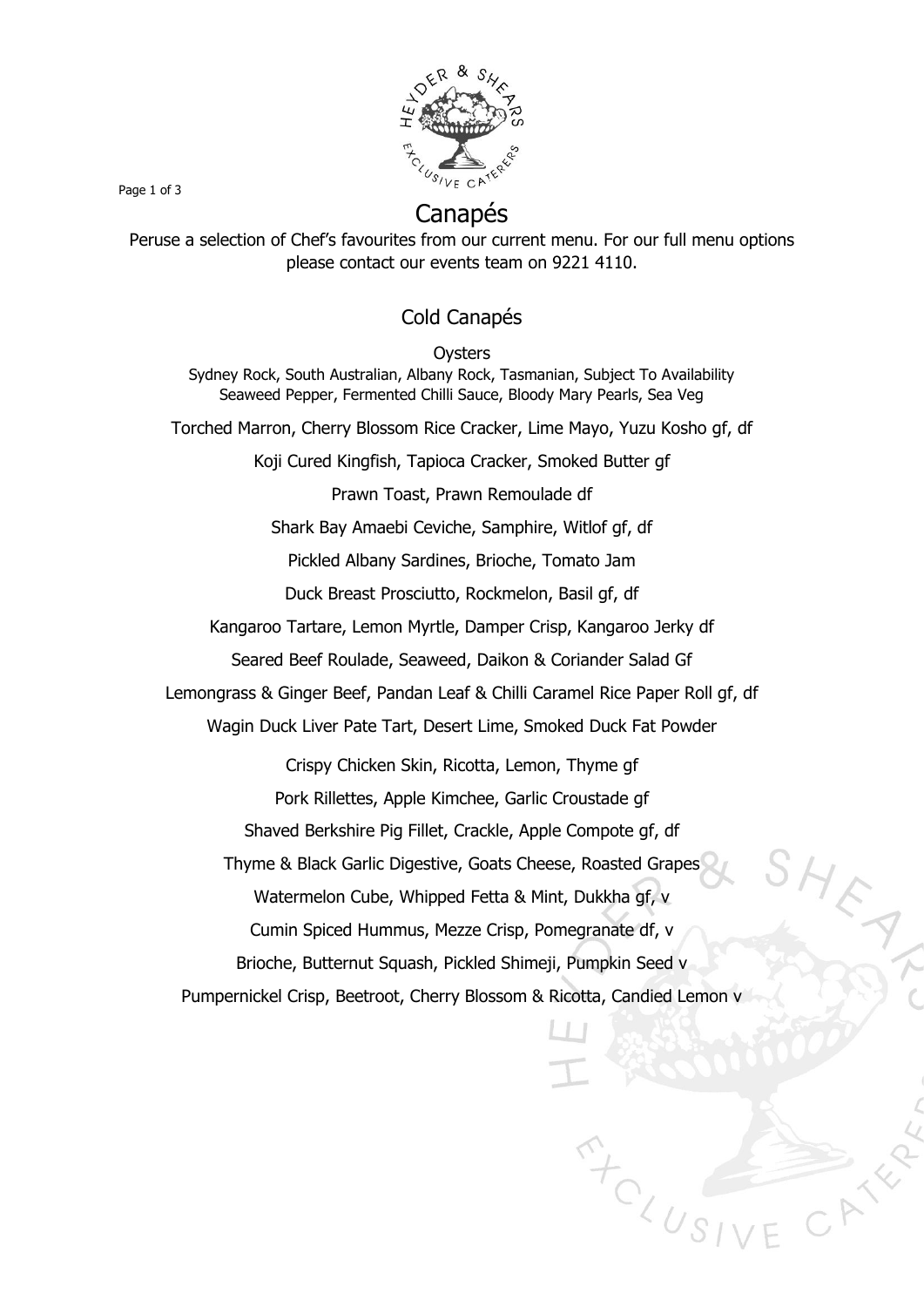

## Canapés

Peruse a selection of Chef's favourites from our current menu. For our full menu options please contact our events team on 9221 4110.

#### Hot Canapés

Lamb Cutlet, Hickory Salt gf, df Seared Scallop, XO Sauce, Rice Cake, Charred Onion Salsa gf, df Prawn & Chorizo Skewer, Salsa Verde gf, df Pulled Barramundi, Chilli Rice Cracker, Roast Tomato Salsa gf, df Flat Head & Scallop Fish Cake, Cured Egg Tartare gf, df Kataifi Wrapped Exmouth Prawn, Bush Tomato Cocktail Sauce df Grilled Snapper, Crumbed Pineapple Fritter, Kaffir Lime Salsa df Bone Marrow & Caramelised Onion Tartlet, Gremolata df Beef Fillet, Potato Crisp, Parmesan, Caramelised Sweet Onion Purée gf Seared Rare Venison En Croute, Horseradish, Hibiscus Salt df Seared Duck Breast, Lupin Crisp, Sour Cherry Compote gf, df Beer Braised Oxtail Tartlet, Cauliflower Puree, Bitter Chocolate Sticky Lamb Ribs, Spring Onion, Honey Glaze gf, df Pulled Confit Duck Leg, Corn Tortilla, Fermented Hot Sauce, Charred Green Onion gf, df Sticky Bourbon Pork Belly Bites, Fresh Cucumber gf, df Smoked Chicken, Potato Rosti, Burnt Butter Aioli gf Corn Fed Chicken Kofta, Toasted Cumin, White Tahini, Pomegranate Jam gf, df Buffalo Chicken & Blue Cheese Croquettes, Ranch Sauce Jerk Chicken & Orange Skewer gf, df Puffed Pork Belly Crackle, Apple Puree, Black Pudding Crumb gf, df Potato Rosti, Bacon Jam gf, df Miso Glazed Pork Belly, Pickled Red Cabbage, Compressed Apple gf, df Pork Empanadas, Chimichurri df Pea & Jamon Arancini, Smoked Paprika Aioli Bbq Chicken & Potato Sausage Rolls gf Spiced Cauliflower Floret Fritter, Cauliflower Cream, Celery Salt v

Page 2 of 3